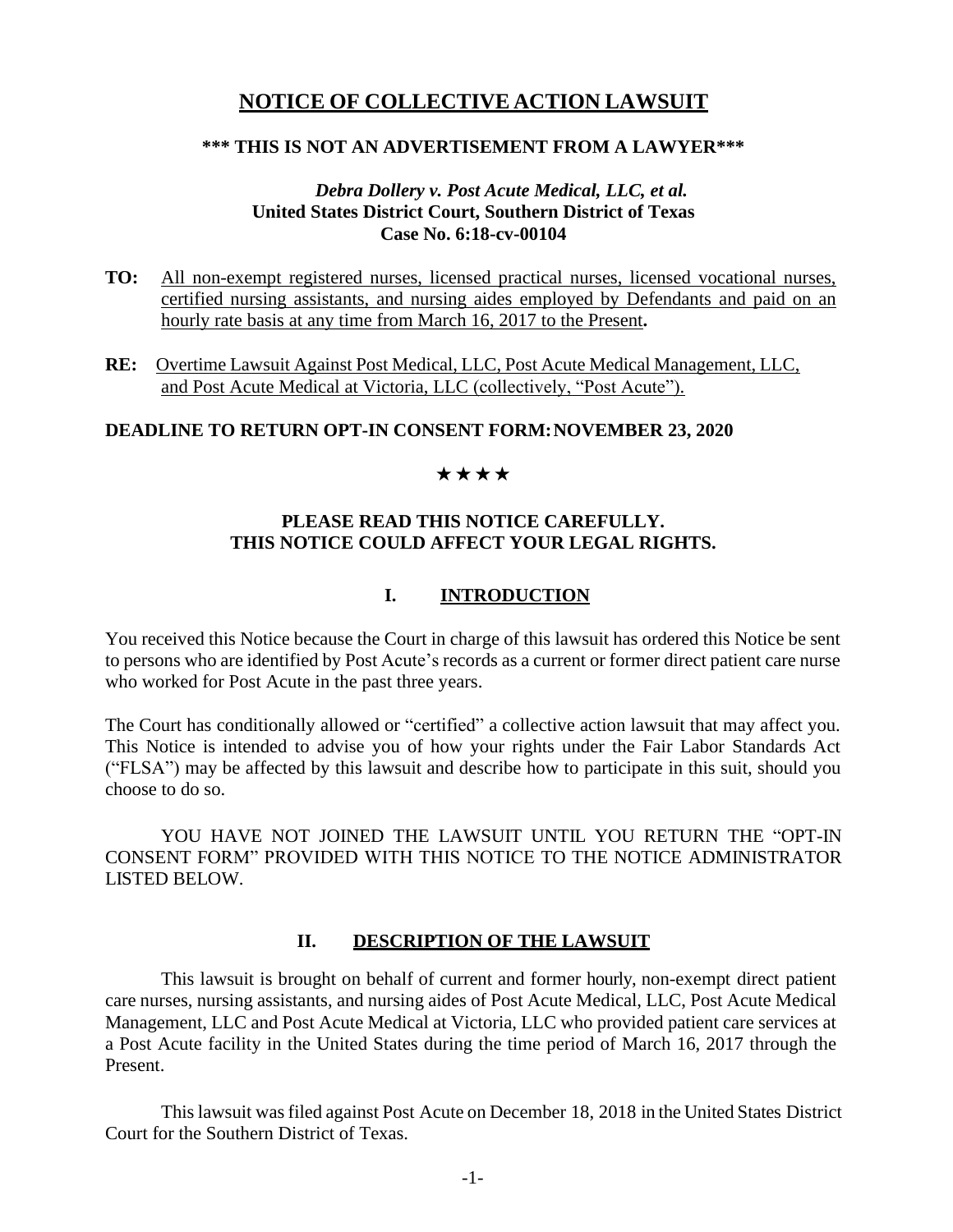The Plaintiff in this lawsuit alleges that Post Acute's current and former, hourly, nonexempt direct patient care nurses, nursing assistants, and nursing aides who worked at Post Acute and/or Warm Spring facilities failed to receive overtime payment for all hours worked over forty in a workweek. The Plaintiff claims that she was not paid or compensated for overtime for time spent working before and after scheduled shifts and for time spent working during unpaid meal breaks.

Plaintiff, on behalf of herself and all similarly situated workers employed by Post Acute, seeks to recover payment for alleged unpaid overtime, interest thereon, and liquidated damages, reasonable attorneys' fees, and litigation costs. The Court has conditionally certified this case for the purpose of authorizing Notice of this lawsuit be sent to all current and former non-exempt, hourly direct patient care nurses, nursing assistants, and nursing aides who have been employed by Post Acute at one or more of its healthcare facilities in the United States during the time period of March 16, 2017, through the Present.

Post Acute denies Plaintiff's allegations and contends that Plaintiff and other current and former direct patient care nurses have been and continue to be properly paid under the FLSA. Post Acute further denies that this case can properly be litigated and adjudicated as a collective action. Post Acute also maintains that it properly paid and pays overtime to employees at its healthcare facilities.

The Court has not decided who is right but has authorized this Notice to inform you of your right to join this lawsuit.

#### **III. YOUR RIGHT TO PARTICIPATE IN THIS SUIT**

You may join, or "opt in" to, this lawsuit by submitting your "Opt-In Consent Form" to the Notice Administrator by: (1) visiting the following website [www.PostAcuteOvertime.com](http://www.postacuteovertime.com/) and submitting your completed "Opt-In Consent Form" electronically, (2) emailing your completed "Opt-In Consent Form" to info@postacuteovertime.com, or (3) mailing your completed "Opt-In Consent Form" to the Notice Administrator at the following address:

> POST ACUTE FLSA LITIGATION c/o Notice Administrator PO Box 42108 Philadelphia, PA 19101-2108

You are not required to join or "opt in" to this lawsuit, but if you wish to do so, the "Opt-In Consent Form," must be returned to the Notice Administrator in sufficient time for it to be filed with the federal court on or before **November 23, 2020**. If you fail to return the "Opt-In Consent Form" to the Notice Administrator in time for it to be filed with the federal court by this deadline date, you may not be able to participate in this lawsuit.

You are not required to join or "opt in" to this lawsuit and may choose to take no action without consequence to you.

If you file an "Opt-In Consent Form," your continued right to participate in pursuing these FLSA claims in this action may depend upon a later decision by the Court as to whether you and the named Plaintiff are "similarly situated" in accordance with federal law.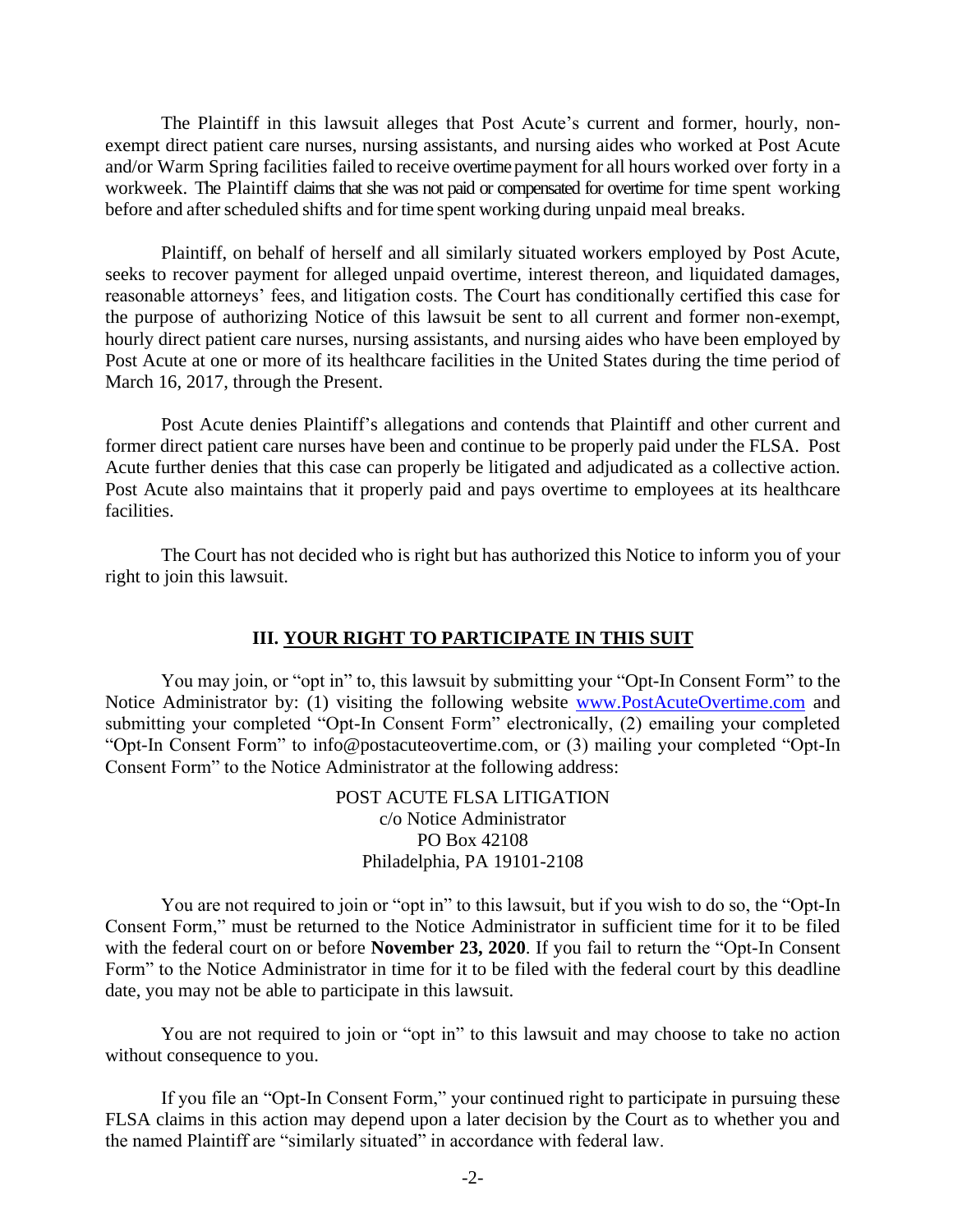## **IV. EFFECT OF JOINING THIS SUIT**

If you choose to join this suit, you will be bound by the judgment or settlement, whether it is favorable or unfavorable as to claims made in this action under the FLSA. If the Court or jury rules in favor of the Post Acute, you will not be entitled to any relief under the FLSA if you join this action. By timely completing and filing the "Opt-In Consent Form", you are designating the Named Plaintiff and her attorneys as your agents to make decisions on your behalf concerning the litigation. If you timely complete and file the enclosed "Opt-In Consent Form", you agree to be bound by the terms of any settlement agreement reached between the Named Plaintiff(s) and Post Acute and the attorneys representing the respective parties in this case.

If you submit and file a timely "Opt-In Consent Form", you will be a party to the case unless the Court determines this case cannot proceed as a Collective Action.

If you desire, however, you also may retain a different lawyer to represent you and have that lawyer enter an appearance in this lawsuit on your behalf, or you may choose not to retain a lawyer and represent yourself in this action within the applicable statute of limitations period.

## **V. NO LEGAL EFFECT IN NOT JOINING THIS SUIT**

If you choose not to join this suit, you will not be affected by any judgment or settlement rendered in this case, whether favorable or unfavorable. If you choose not to join in thislawsuit, you are free to file your own lawsuit or you may choose to take no action.

# **VI. NO OPINION EXPRESSED AS TO THE MERITS OF THE CASE**

This Notice is for the sole purpose of determining the identity of those persons who wish to join and participate in this lawsuit. Although the United States District Court for the Southern District of Texas has authorized the sending of this Notice, the Court expresses no opinion regarding the merits of Plaintiff's claims or Post Acute's defenses.

#### **VII. NO RETALIATION PERMITTED**

Many employees fear being retaliated against, either through reduced hours, unfavorable work schedules, or termination, for making a wage claim. However, federal law prohibits Post Acute from discharging or in any other manner discriminating or retaliating against you because you have exercised your rights under the FLSA to join, or not to join, this action. If you suspect any retaliation or discrimination, call the attorneys below at (415) 421-7100 immediately and ask to speak to one of the attorneys named below.